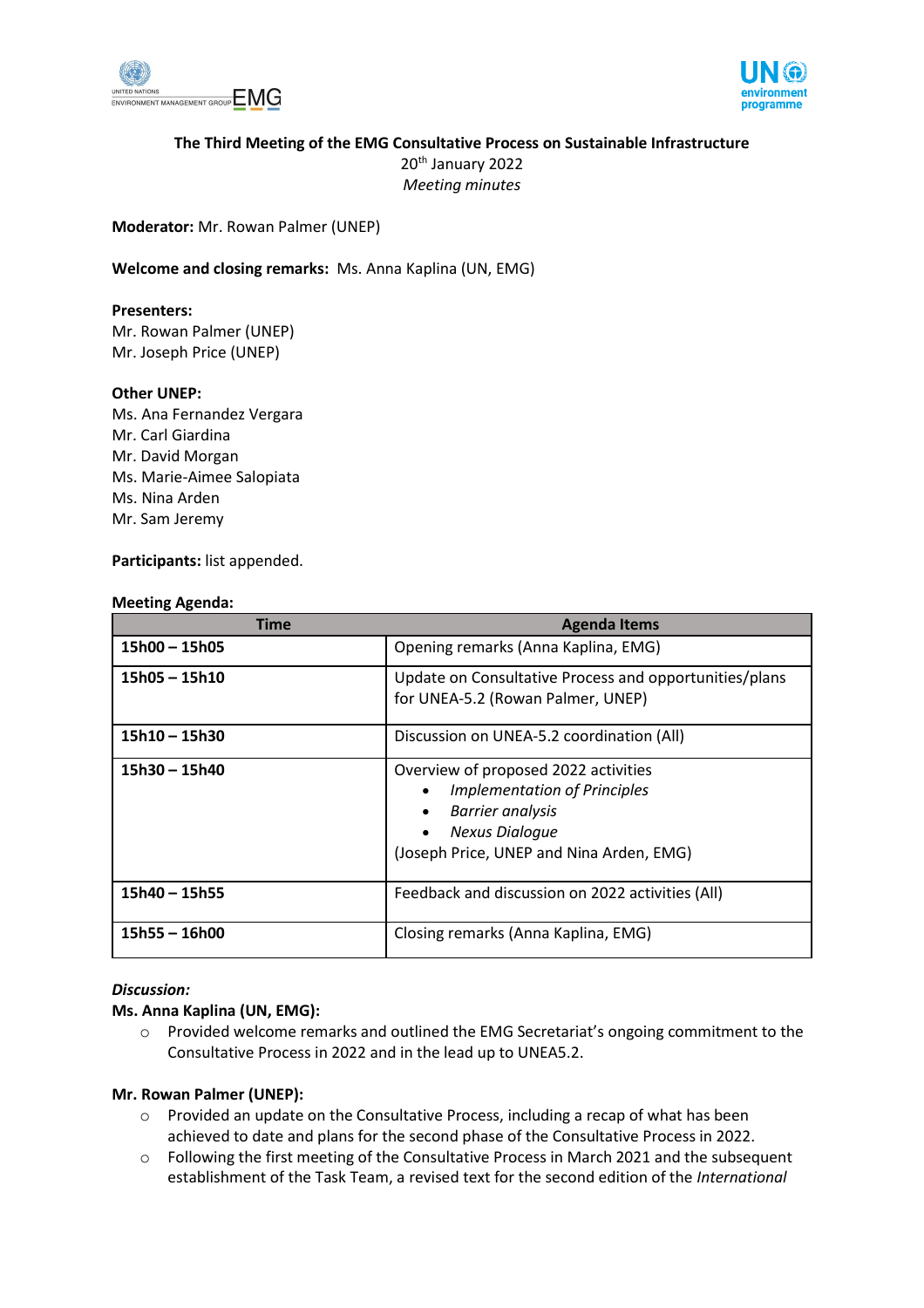*Good Practice Principles for Sustainable Infrastructure* ("the Principles") has been agreed by the Senior Officials.

- $\circ$  The second version of the Principles has been approved by the UNEP publishing committee and the English version will be published at UNEA 5.2. Translations to other languages are currently being prepared.
- $\circ$  It was furthermore agreed to extend the Consultative Process on Sustainable Infrastructure, with a focus on the implementation of the Principles and investment for Sustainable Infrastructure.
- o A barrier analysis on the implementation of the Principles was suggested by UNU-FLORES in the context of the Consultative Process.
- $\circ$  There has also been a new draft UNEA 5.2. resolution on sustainable and resilient infrastructure that has been submitted by the Government of Mongolia. It is being discussed by Member States alongside other draft resolutions that are being presented and discussed these processes will continue in the weeks leading up to the Assembly itself.
- $\circ$  The proposed UNEA 5.2. side event on sustainable infrastructure was not selected but has been identified as a potential contributor for a side event on nature-based solutions and climate change adaptation at the regional level.

## **Mr. Benjamin Schachter (OHCHR):**

- o Noted there will be at least one representative of OHCHR at UNEA 5.2, as the team will be organizing an event on human rights, conservation and biodiversity. While this is generally related to the post-2020 global biodiversity framework and rights-based approaches to conservation, there are potential synergies that could be explored.
- o Additionally, all side events at UNEA5.2 will be held online.
	- o **Mr. Palmer** and **Mr. Price** agreed that there are synergies to be explored and areas in which Mr. Schachter could potentially highlight these issues, as they relate particularly to Principle 6 on equity, inclusiveness and empowerment, Principle 9 concerning stakeholder consultation and Principle 4 concerning investing in nature and nature-based solutions.

### **Mr. Joseph Price (UNEP):**

- o Regarding the proposed activities for 2022 and the second phase of the consultative process: the first key activity envisaged for this year is the implementation of the second edition of the Principles and coordinating among UN entities to promote the  $2^{nd}$  edition of the Principles among government counterparts following their publication, as well as to integrate them in the UN system's internal operations and facilities (to be coordinated with Sustainable UN (SUN)).
- o Thirdly, drawing on suggestions from the last meeting in September, EMG Members will be requested to report back by September 2022 on how entities have been promoting and applying the Principles.
- o Additionally, the barrier analysis proposed by UNU-FLORES will support the implementation of the Principles by identifying and overcoming barriers in a real-world context. Chile has been selected as the pilot of the barrier analysis due to its diverse infrastructure stock, its different climatic regions, as well as progress on the topic and Chile's current political context. The study will also build on previous related work.
- o A piloting analysis focusing on transportation, buildings and energy will be conducted.
- $\circ$  There has been a meeting with the Chilean Ministry of Public Works who agreed to support the analysis.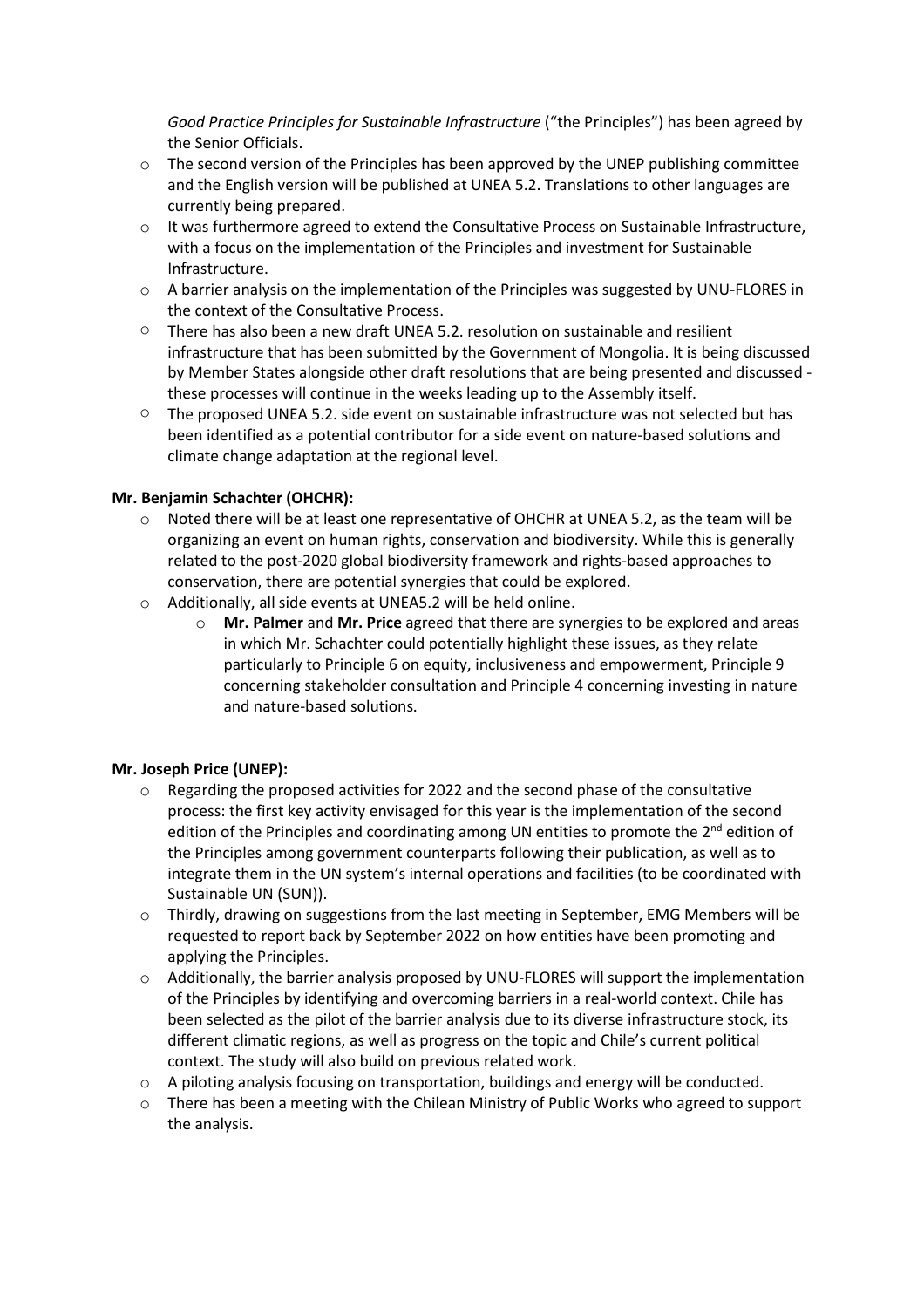



o The fourth key output is the Nexus Dialogue on the topic of investing in natural infrastructure, which will take place after UNEA 5.2 (some time between May and August 2022 to sustain momentum on this topic).

## **Ms. Nina Arden (UN, EMG):**

 $\circ$  Ms. Arden provided an overview of how the Nexus Dialogues function and came to fruition, highlighting that the Dialogues discuss thematic and institutional interlinkages between environmental issues, frameworks and agendas in the context of the wider SDGs. Ultimately, the aim is to promote and increase system-wide collaboration, coordination and awareness.

### **Mr. Joseph Price (UNEP):**

- o Provided an overview of the Sustainable Infrastructure's Nexus Dialogue on investing in natural infrastructure that is being jointly developed with UNDP. There have been suggestions to link this Nexus Dialogue with the UN Partnership for Action on Green Economy (PAGE), given that the theme of this current second phase of the Consultative Process is to look towards country level implementation and useful mechanisms for engaging governments and policymakers on the ground.
- o This links closely with Principle 4 and is a key topic in the UNEA5.2 context, which is all about strengthening actions for nature to achieve the SDGs.
- $\circ$  The objective is therefore exploring specific financing and policy mechanisms for scaling up investments in natural infrastructure.
- $\circ$  For the panel, it is planned to include a government representative from a PAGE country and other actors that are key for investment, such as multilateral development banks but also civil society (a speaker to represent indigenous youth, especially given that nature-based solutions rely in part on indigenous knowledge).

### **Ms. Nina Arden (UN, EMG):**

 $\circ$  The concept note for the dialogue has been circulated, the next step is to finalise the panelists' questions that will be drafted by the EMG. Suggestions and ideas are very welcome from colleagues to ensure that they are relevant to the outcomes of the dialogue and actionable. Therefore, if members have any topics that might be interesting, or suggestions on cross-cutting issues relevant to multiple agencies, that would be very valuable.

### **Ms. Elena Mendoza Barajas (UNU-FLORES):**

- $\circ$  Regarding the barrier analysis concept, the main sectors to explore are buildings, transport and energy, and, initially, the plan is to focus on Chile and then use the findings of this case study to do a publication that can be shared with other countries in the region.
- $\circ$  Regarding the methodology, initially the plan is to conduct interviews with the main focal points in the different ministries and with relevant stakeholders, and then continue with the analysis of the barriers in the sectors that we have selected, before finally interpreting and analysing the results.
- $\circ$  More information about the methodology can be found in the e-mail that has been circulated prior to the meeting.
- o The unique characteristics of the country will be taken into account when drafting the questionnaire and conducting the interviews.

### **Mr. Joseph Price (UNEP):**

o Regarding opportunities for other EMG members to contribute to the barrier analysis, we have established the concept of the barrier analysis, but there will be various opportunities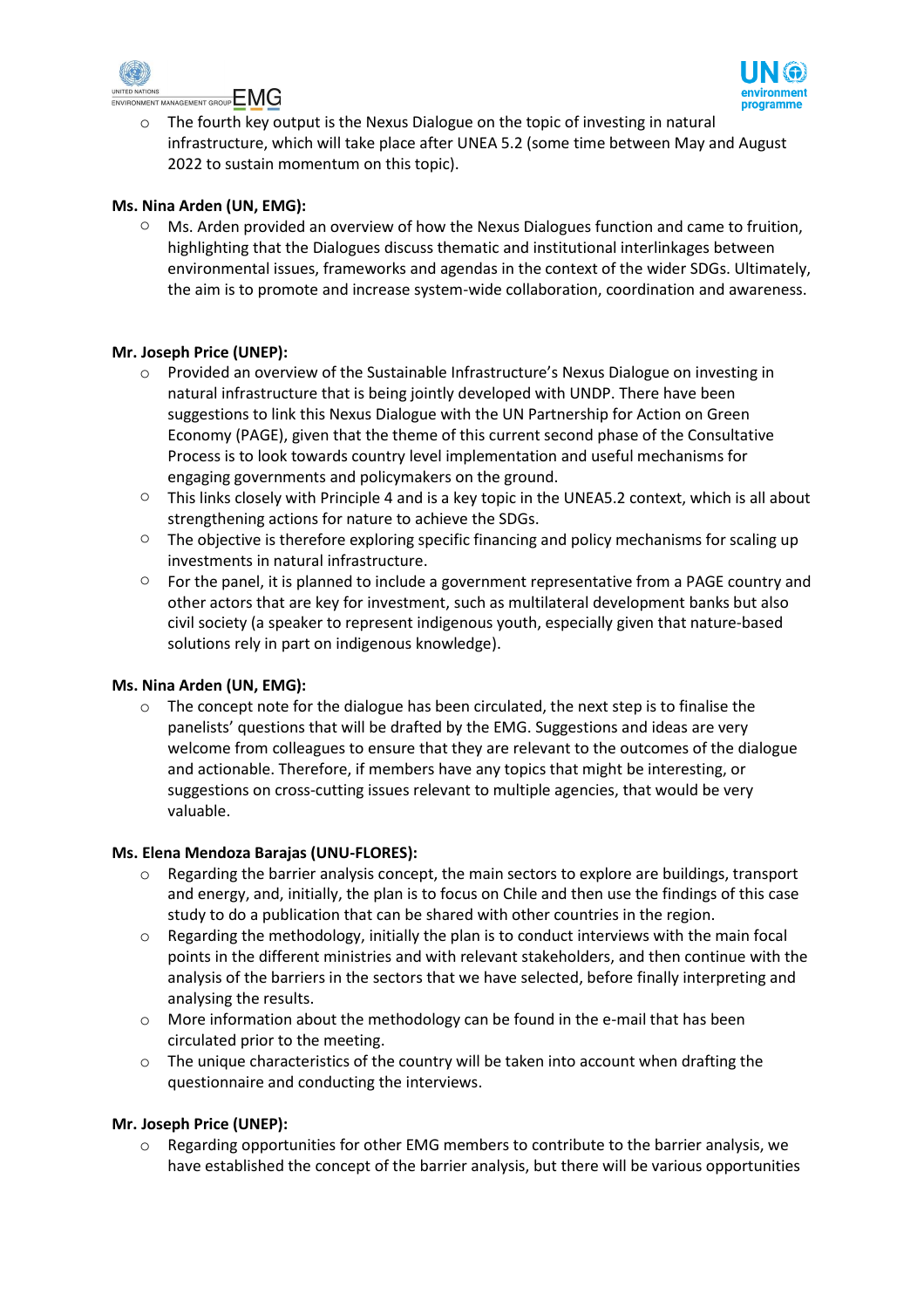to review the materials, scientific publications, workshops, or presentations to share knowledge.

- o **Ms. Mendoza Barajas**: agreed and mentioned that as UNU is planning to conduct two workshops, it will be good to have the involvement of other EMG members for this.
- $\circ$  Regarding the timing of the workshops, mentioned that the dates of the workshops need to be confirmed following the first meeting with Chile. UNU and UNEP are planning to start the activity after 11 March 2022 (when there will be new focal points in the Ministries).
- o Regarding the Nexus Dialogue, the next step would be to share the concept note with PAGE but it would be useful to hear EMG members' suggestions regarding panelists.

## **Mr. Benjamin Schachter (OHCHR):**

- $\circ$  From the perspective of OHCHR, it is a very interesting subject and one of the critical areas is thinking about how to do projects involving natural infrastructure or nature-based solutions in a way that respects human rights, as there is a risk of exclusionary practices and conservation efforts that may result in displacement or adverse environmental effects. Therefore, the OHCHR would want to see some examination or critical thinking about the environmental and social safeguards in the context of evaluating projects, and of redress mechanisms to address potential impacts to ensure that the proposed natural infrastructure doesn't have negative human rights impacts
	- $\circ$  Mr. Price agreed and suggested that it would be useful to have a specific question on this issue for the panel, and to reflect the linkage between human rights and natural infrastructure more broadly at the event.
	- $\circ$  Ms. Kaplina asked Mr. Schachter for suggestions for a specific speaker on this topic.
	- o Ms. Arden added that the team has reached out to the UNEP Youth Major group regarding an indigenous youth representative from Latin America, but that it would be great to hear suggestions from Mr. Schachter.
- $\circ$  If there is an indigenous youth representative on the panel, there is a good chance that this person can contribute on this point, but potential speakers will be proposed.

### **Mr. Maher Salman (FAO):**

- $\circ$  It is also important to consider the potential of investment in natural infrastructure as a priority for COVID. Last year, the FAO proposed and [published](https://www.fao.org/documents/card/en/c/cb1306en/) on a [smart WASH](https://www.fao.org/documents/card/en/c/cb1306en/) approach where the FAO promoted the multiple uses of water using Africa as a case study where multifaceted investments in natural infrastructure can improve water access while responding to the need of irrigation for food production but also sanitation.
- o More details on this approach can be presented or shared after the meeting
	- **Mr.** Price agreed on the relevance of this case study and highlighted to other members the value of also sharing case studies and tools that support the Principles more broadly throughout the year.

### **Ms. Kate Newman (WWF):**

 $\circ$  Mentioned that it might be useful to make the connection with accelerating the transition to sustainable infrastructure through financing. FAST [Infrastructure](https://www.climatepolicyinitiative.org/fast-infra/) is a group of private and public sector investors coming together to figure out how to encourage and facilitate investment by the private sector in sustainable infrastructure in emerging and developing economies. The group has just finished developing their label this fall and are in the process of creating a Secretariat. They aim to explore different pipelines of sustainable projects and promote investment from the private sector to fill the finance gap. Natural infrastructure is a possible investment category for this label, but it was clear in discussions that those involved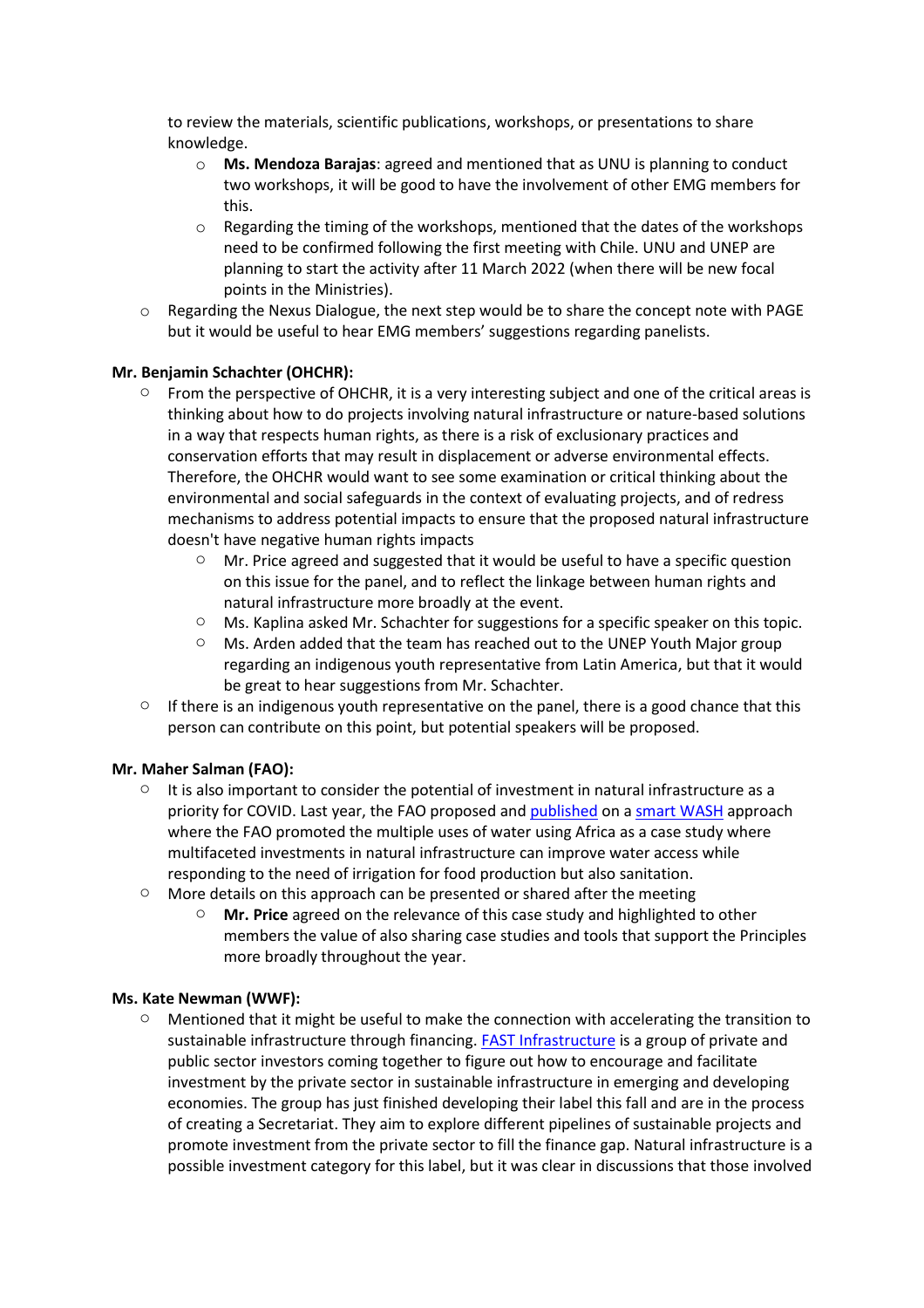



are not so familiar with the idea or how to invest in it. It is run by HSBC, IFC, Macquarie, etc., so it is a group of big investors who could gain from this relationship and could contribute a private sector voice to these discussions.

o **Mr. Palmer:** Agreed that it would be great to find a place on the agenda for this partnership and suggested a follow up call afterwards with Ms. Newman.

### **Ms. Arden (UN, EMG):**

o Highlighted if there are any further ideas or comments on the Nexus Dialogue concept, colleagues can inform UNEP/EMG before Monday COB. On Monday, brainstorming of any panelist questions will begin, in order to crystallize the trajectory of this Nexus Dialogue.

## **Mr. Price (UNEP):**

- $\circ$  Mentioned also coordinating with SUN, and potentially meeting with them sometime early in 2022 to discuss exploring how to look into integrating the Principles into internal operations and facilities.
	- o **Ms. Kaplina:** Agreed and noted a follow-up call with SUN can be scheduled after the meeting.

## **Ms. Kaplina (UN, EMG):**

o Thanked members of the Consultative Process for their ongoing participation and noted that anybody with ideas for promoting the second edition of Principles in their organisations would be well received, as well as any ideas to the add to the Nexus Dialogue concept note or participating in the workshops associated with the barrier analysis.

| <b>Number</b> | <b>Name</b>                      | <b>Institution</b>                          |
|---------------|----------------------------------|---------------------------------------------|
| 1.            | Ms. Riina Jussila                | UN Department of Economic and Social        |
|               |                                  | <b>Affairs</b>                              |
| 2.            | Mr. Richard Roehrl               | UN Department of Economic and Social        |
|               |                                  | <b>Affairs</b>                              |
| 3.            | Mr. Maher Salman                 | Food and Agriculture Organization of the UN |
| 4.            | Mr. Christophe Xerri             | <b>International Atomic Energy Agency</b>   |
| 5.            | Ms. Florence Descroix-Comanducci | <b>International Atomic Energy Agency</b>   |
| 6.            | Mr. Lorenzo Gavilli              | International Civil Aviation Organization   |
| 7.            | Mr. Frederik Haag                | <b>International Maritime Organization</b>  |
| 8.            | Ms. Robin Michelle Zuercher      | International Telecommunication Union       |
| 9.            | Mr. Benjamin Schachter           | Office of the UN High Commissioner for      |
|               |                                  | Human Rights                                |
| 10.           | Mr. Mateo Salomon                | UN Development Programme                    |
| 11.           | Ms. Anna Kaplina                 | <b>UN Environment Management Group</b>      |
| 12.           | Ms. Nina Arden                   | <b>UN Environment Management Group</b>      |
| 13.           | Mr. Carl Giardina                | <b>UN Environment Management Group</b>      |
| 14.           | Mr. Sam Jeremy                   | <b>UN Environment Management Group</b>      |
| 15.           | Mr. Joseph Price                 | <b>UN Environment Programme</b>             |
| 16.           | Mr. Rowan Palmer                 | <b>UN Environment Programme</b>             |
| 17.           | Ms. Marie-Aimee Salopiata        | <b>UN Environment Programme</b>             |
| 18.           | Ms. Ana Fernandez Vergara        | <b>UN Environment Programme</b>             |

# **Appendix 1: list of participants**